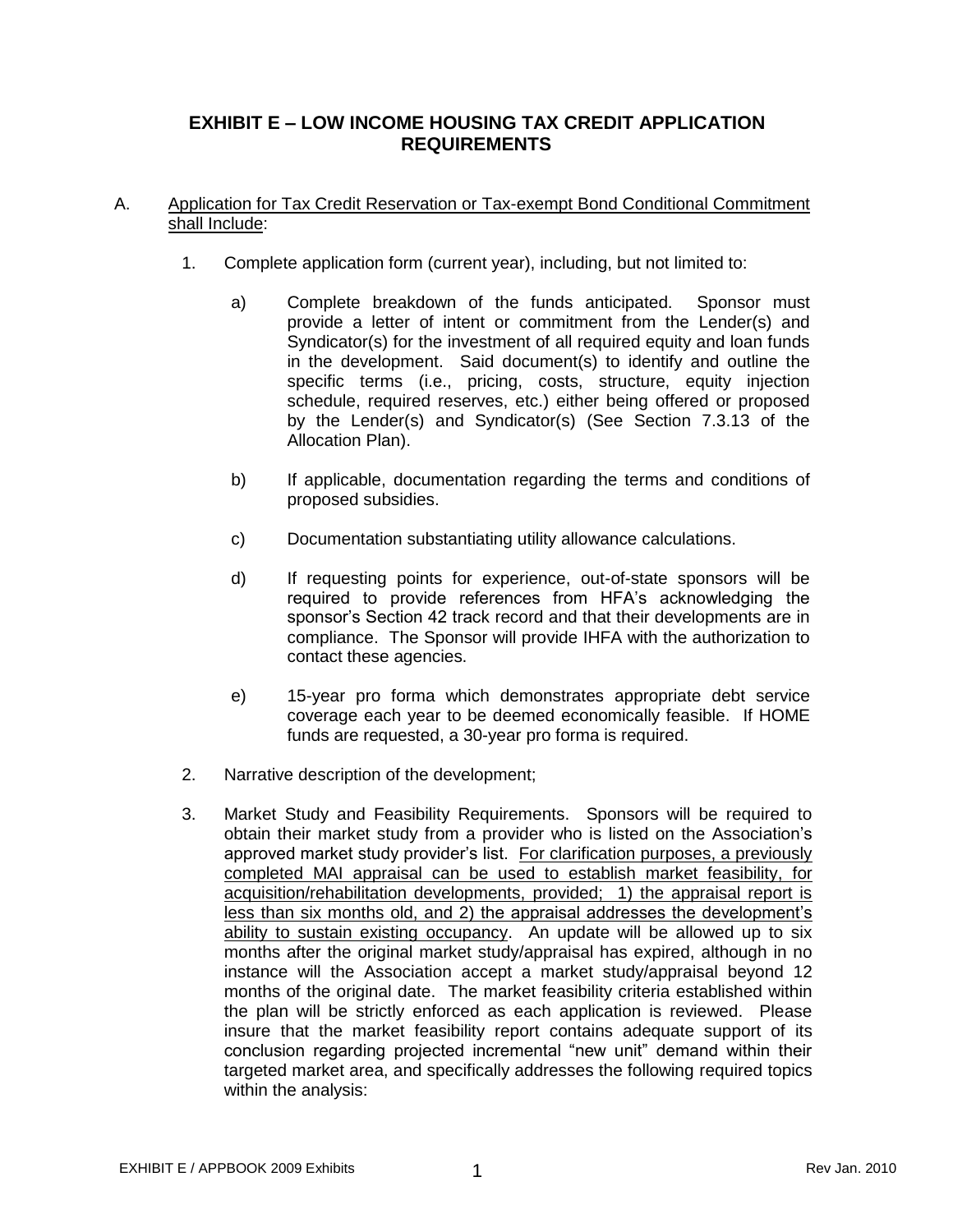- Analyze and evaluate the existing market place using comparable existing and proposed developments; LIHTC and market rate developments (types, unit size and design characteristics, rents, vacancies, development timeframes for proposed developments, etc.);
- Projection for absorption must be adequately supported by the incremental "new unit demand" for the type and design of the proposed development. In addition, the analysis must evaluate the overall effect of the proposed development on the existing rental market of the targeted area;
- Affordability analysis must compare the proposed LIHTC units with comparable market rate units. In the event the analyst does not specifically justify a projected comparable rent, but rather provides a broad range of rents for the comparables, please be advised that the Association will establish affordability by using the low end of the range;
- Proposed developments which are designed for, and are dedicated to, a targeted market segment (i.e., elderly) will be required to provide a targeted feasibility analysis; and
- **Proposed developments which contain commercial space must provide** an evaluation which substantiates the commercial demand, vacancy rate(s), and lease rate(s) for comparable commercial space within the market area that the development is proposed.

Criteria for Market Feasibility: A current Market Study (no more than 6 months old), or an update dated no more than six months from the expiration of the original Market Study, researched and prepared by an independent professional firm which recommends and justifies the overall market area demand for new housing units by addressing all aspects of marketability including but not limited to:

- Market composition between home owners and renters;  $\bullet$
- Geographic definition and analysis of market area;
- $\bullet$ Existing competing developments;
- Developments in the market area which are under construction and/or in  $\bullet$ the pipeline to be developed – with anticipated dates of completion and availability to the public;
- Vacancy rates of both market units and low-income units in the market area;
- Capture rate analysis of target population;
- Absorption (taking into account both existing and proposed for both lowincome and market rate developments). The analyst must include a description of the effect of the sponsor's proposed development on the market area;
- Income levels in targeted market area;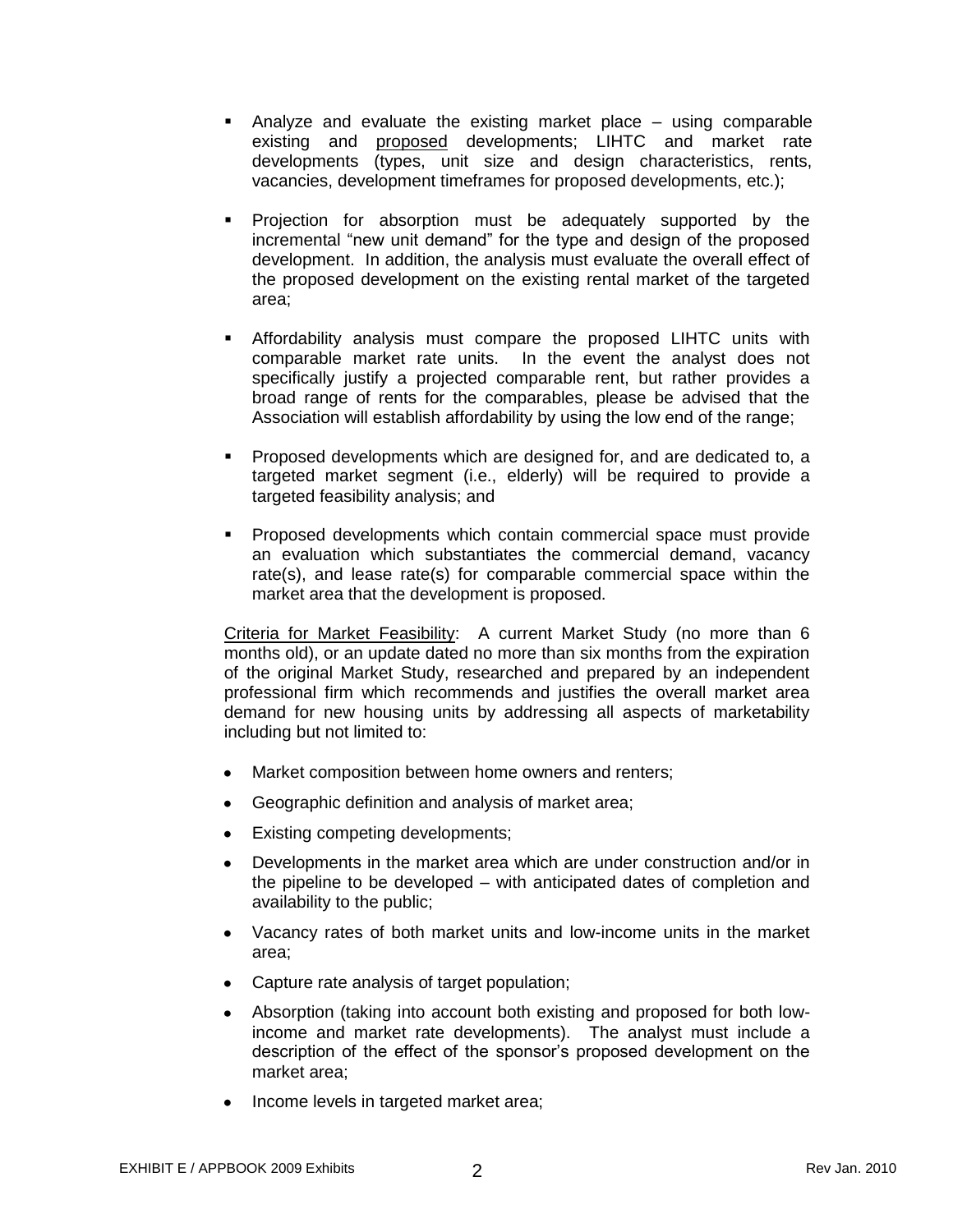- Community profile (addressing employment and population growth projections);
- Site analysis and opinion (including an analysis of how the site will  $\bullet$ enhance or detract from development marketability). Analyst must visit the proposed site;
- Analysis of local industry(s)  $-$  i.e., projected growth, stabilization, downsizing, etc;
- Tax credit rents (as compared to market rents for comparable units);
- Market and low-income housing unit demand currently needed, as well as  $\bullet$ the anticipated need at the time that the proposed development will be completed;
- A description of development including:

Development amenities; Number of units; Unit type; and Unit size.

If there are no local comparable units, the study should utilize comparables from other nearby communities.

Should the study or update not provide a definitive conclusion regarding new unit market demand, the housing sponsor will fail the market study threshold and the application will be returned.

**Note:** The Association is hereby notifying the Housing Sponsor that the contents of the market study may and can be disclosed to the general public. The party requesting this information may be assessed a nominal fee.

- 4. Legal description;
- 5. Location map;
- 6. Sketch plan of site, typical unit layout, building elevations.
- 7. Evidence of initial site control (purchase agreement, option);
- 8. Evidence of approved zoning or, if unavailable, evidence of application for permissive zoning;
- 9. Résumés for development team members, including addresses, telephone numbers and contact persons;
- 10. Certifications or other documentation required to substantiate eligibility for Selection Criteria Points;
- 11. Applicable Association fees;
- 12 . Nonprofit Organizations Articles of Incorporation and IRS documentation of status;
- 13. Previous Experience Summaries for the Developer and Management Agent;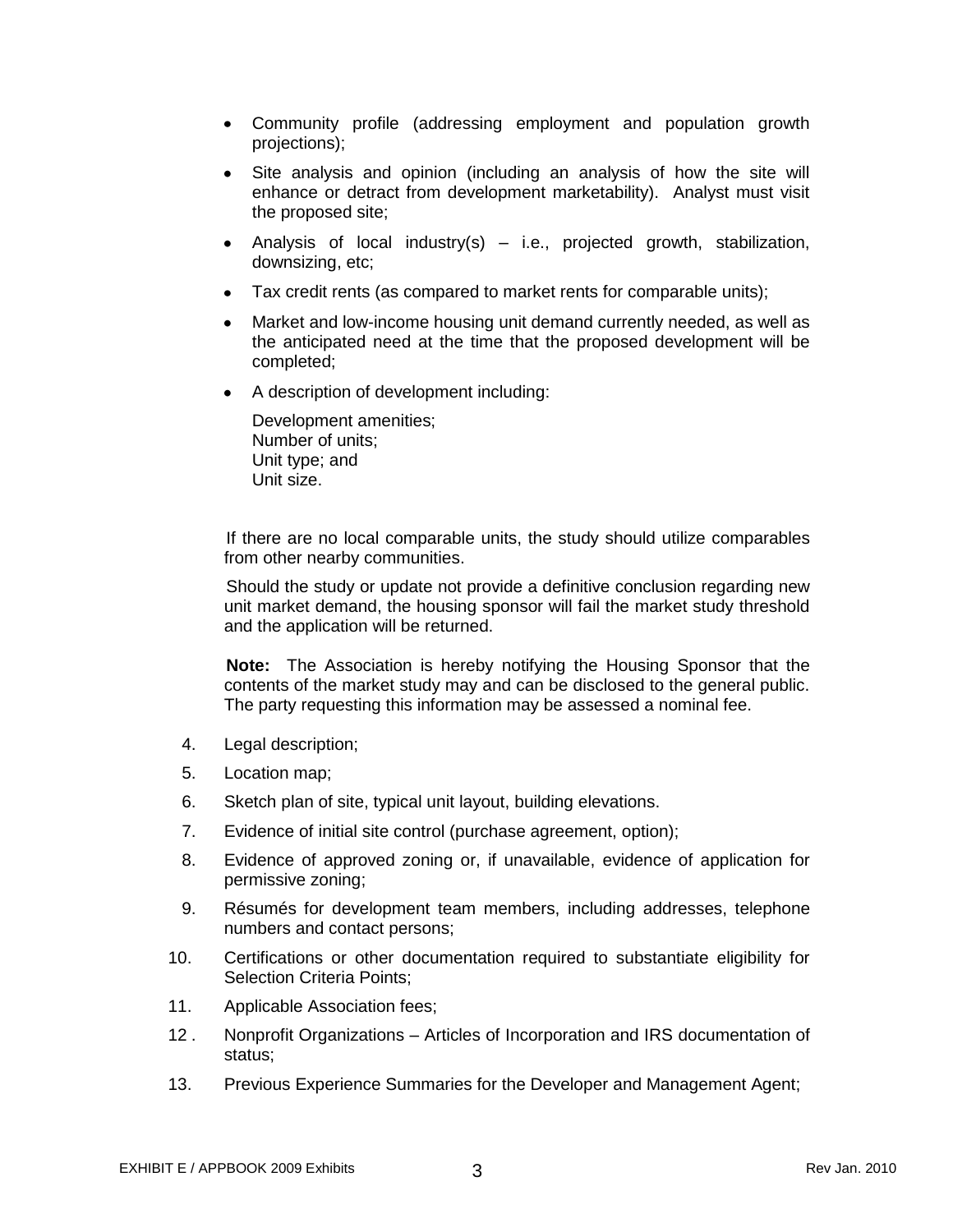- 14. Proposed Management Agreement, Comprehensive Management Plan and Manager's Questionnaire;
- 15. If applicable, evidence of Real Estate Tax Waiver or Reduction signed by appropriate official;
- 16. If applicable, written evidence of available Volume Cap for tax-exempt bond issuance (for tax-exempt bond developments only); and
- 17. Acquisition Rehabilitation developments must provide the following additional information:
	- a) A current independent third party MAI appraisal\* that includes both an "as is" restricted-rent value and an "as is" market value (net of appraiser recommended repairs and dollar balance of replacement reserves) of the existing development with land value broken out separately;

\* For clarification purposes, a previously completed appraisal can be used to determine property value, provided; 1) the appraisal report is less than six months old, and 2) the appraisal comprehensively addresses the requirements listed above. An update will be allowed up to six months after the original market study has expired, although in no instance will the Association accept an appraisal beyond 12 months of the appraisal's original date.

If acquisition tax credits are not requested, this item will not be required)

- b) Complete description of the rehabilitation work proposed for the development and the time frame in which completion of rehabilitation is expected.
- c) A line item cost estimate detailing acquisition, displacement costs, and proposed rehabilitation. For a building to be considered substantially rehabilitated, the "hard" rehabilitation costs during any 24-month period must equal or exceed an average of \$20,000 per unit. Hard rehabilitation costs include site work, rehabilitation costs for physical improvements to the property, and construction contingency. (It should be noted that contractor profit, contractor overhead, general requirements, and soft costs will not be considered in this definition of hard rehabilitation costs.);
- d) Three years of the most current financial statements for the existing development and a current year-to-date operating statement;
- e) An architect's certification indicating that the development will, when rehabilitated, provide decent, safe, and sanitary dwellings which meet Housing Quality Standards (24 CFR 982.401), all applicable local, state, and federal laws including Fair Housing laws and the Americans With Disabilities Act and local building codes. Said certification must state the anticipated R-factor of Insulation in walls, ceilings, and floors at rehabilitation completion;
- f) A plan for covering the costs and logistics of displacement for all persons impacted by the rehabilitation; and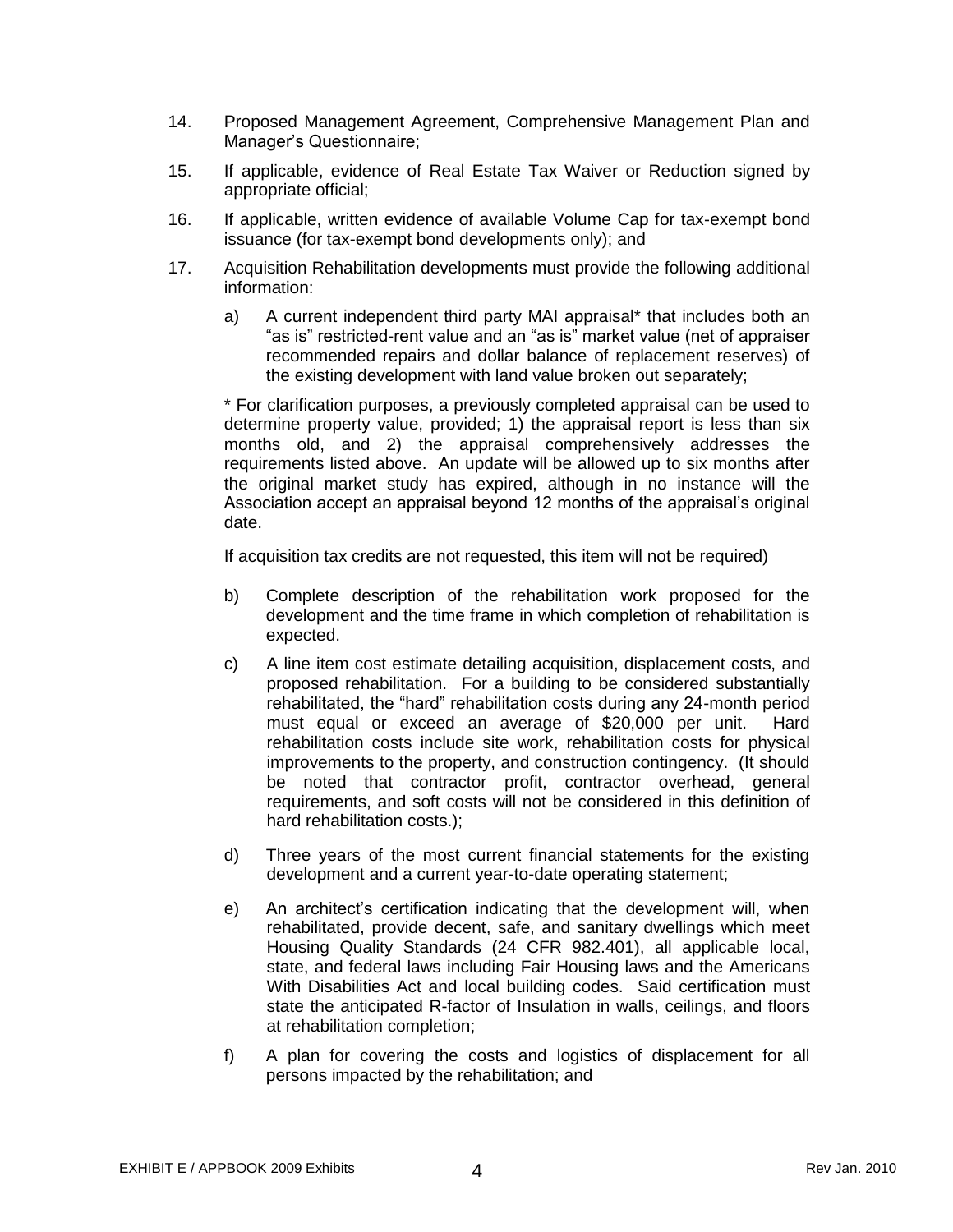- g) If applicable, a letter of acknowledgement and/or commitment from the provider (HUD, USDA, RD, etc.) that the current housing subsidy will continue in force, or be extended for a given period of time. The letter needs to include the following:
	- Maturity date of contract/subsidy;
	- Rental assistance dollar amount  $\bullet$
- h) Level I Environmental Report conducted by a professional firm approved by the Association that includes, but is not limited to assessment of risks relating to lead-based paint, asbestos, and radon;
- i) Physical needs assessment conducted by a licensed architect to determine the need for replacement reserves and the remaining useful life of appliances, floor coverings, doors, and all major building components including roof structures, windows, foundations, plumbing, heating, electrical systems, and air conditioning;
- $j$  If acquisition tax credits are requested, and the acquired property is not substantially financed, assisted, or operated under Section 8 of the United States Housing Act of 1937, Section 221(d)(3), 221(d)(4), or 236 of the National Housing Act, Section 515 of the Housing Act of 1949, any housing program administered by HUD or the Rural Housing Service of the Department of Agriculture, or any other similar state housing programs, a CPA opinion letter stating that the ten year rul requirements have been met or than an IRS waiver is appropriate will be required.

#### 18. Applications for Additional Tax Credit:

Please refer to Section 4.8 of the Allocation Plan to determine when an application for additional tax credit may be submitted.

Applications for noncompetitive additional tax credit do not require Items 2- 17, and applications for competitive additional tax credit do not require items 4-17, if originally submitted information is still current, but must provide the following information:

If increased development costs are the result of hard construction cost increases and a contractor contract has already been executed, the Association will require that the following items accompany the application for additional credit:

- Copies of any change orders associated with the increased costs; and  $\bullet$
- Comprehensive explanation and justification by the Sponsor for the  $\bullet$ need to amend the original construction contract.

### **For tax-exempt bond developments, the Conditional Commitment will be conditioned upon the delivery of the following items once construction starts:**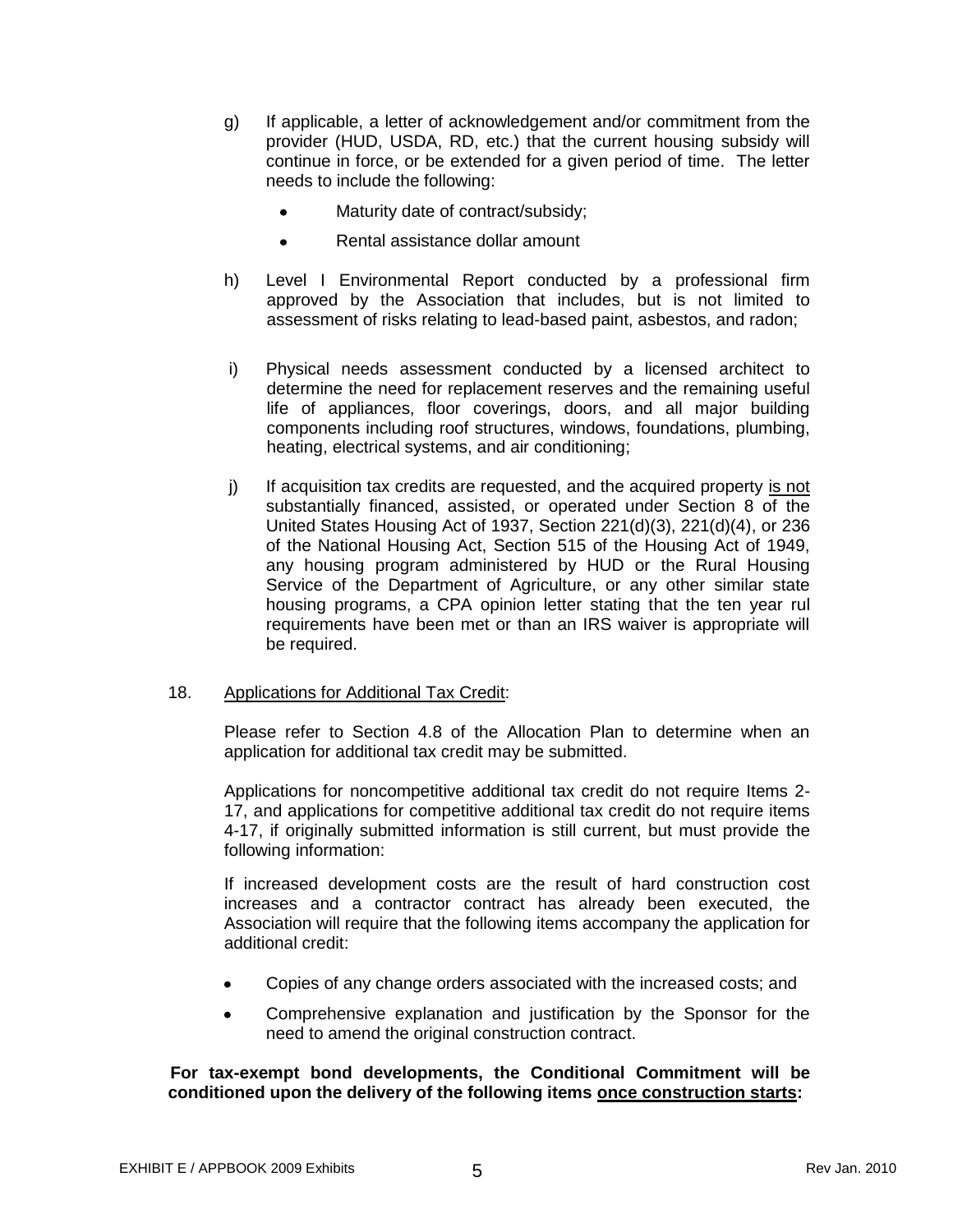- a) Copy of recorded deed to the development site to be used as evidence that sponsor has purchased the property and ownership is vested in the name of the entity requesting the Allocation;
- b) If an identity of interest exists between the Sponsor and the Seller of the property, a copy of a fair market appraisal by a licensed appraiser conducted within the last 12 months;
- c) Copy of IRS Confirmation of Tax Identification Number for the partnership;
- d) Evidence of permissive zoning;
- e) Copy of executed Architect Contract;
- f) Copy of executed Development Agreement specifying the developer fee and method of payment;
- g) If applicable, copy of executed contract or agreement for consultant services which sets out services provided as well as fee structure;
- h) Copy of executed Construction Contract;
- i) Original Preliminary Architect's Certification that states the development's design meets all Association requirements and all local, state and federal laws including Fair Housing Laws. Said certification shall be in the format attached as Exhibit C;
- j) A copy of the firm financing commitment for construction financing; and
- k) Rehabilitation developments must provide the following additional information:
- Level I Environmental Report conducted by a professional firm approved by  $\bullet$ the Association that includes, but is not limited to assessment of risks relating to lead-based paint, asbestos, and radon; and
- A physical needs assessment conducted by a licensed architect to determine the need for replacement reserves and the remaining useful life of appliances, floor coverings, doors, and all major building components including roof structures, windows, foundations, plumbing, heating, electrical systems, and air conditioning.

#### B. Request for Tax Credit Carryover Allocation Shall Include:

- 1. Owner's Certificate and Agreement;
- 2. Updated Tax Credit Application, including Sponsor Certification (Pages 1-21 and Exhibit G of the application);
- 3. Updated documentation substantiating utility allowance calculations;
- 4. Certification of investment in development to-date together with a Certified Public Accountant certification that the 10% test has been met. Said certification shall be in the format attached as Exhibit F;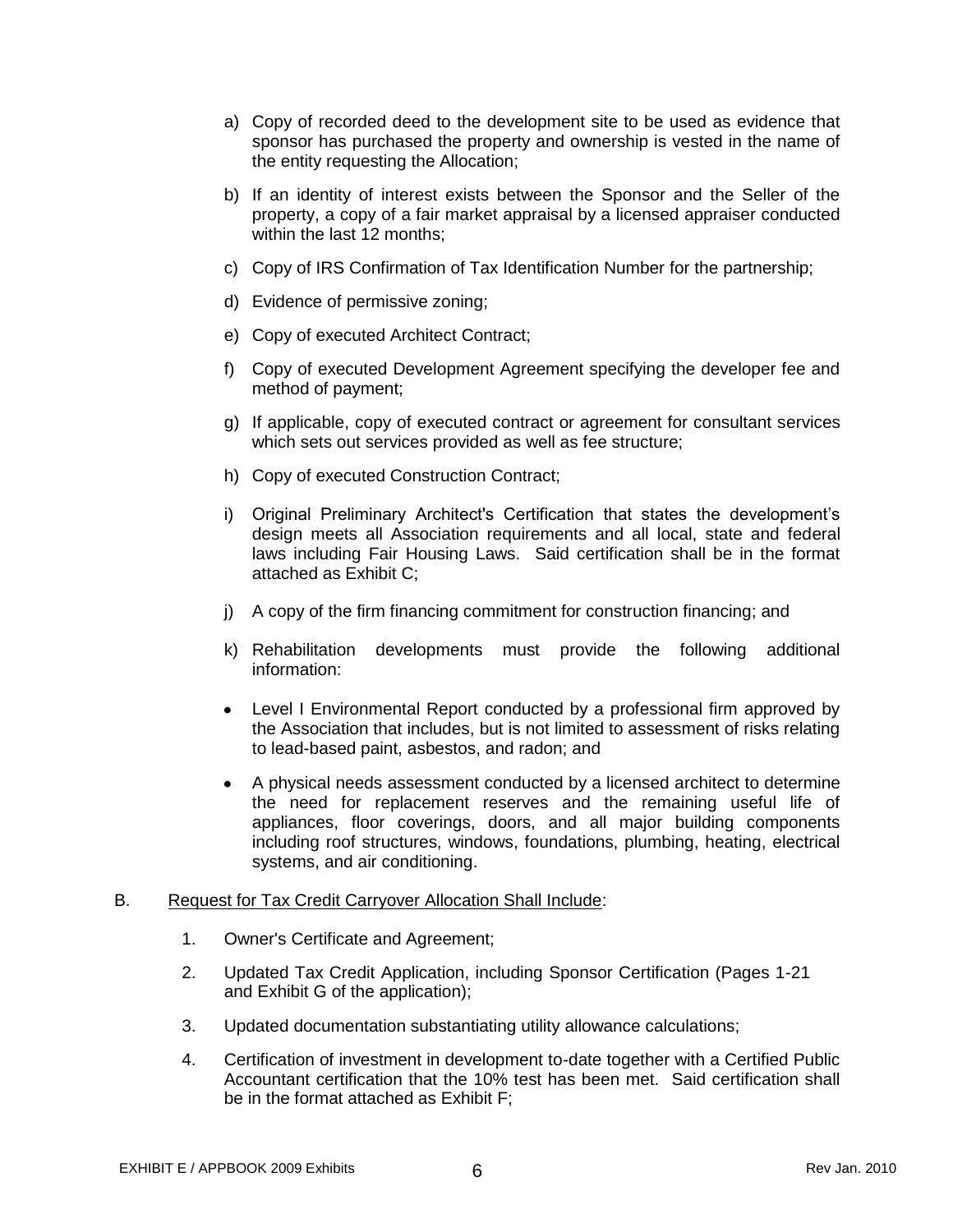- 5. Copy of recorded deed to the development site to be used as evidence that sponsor has purchased the property and ownership is vested in the name of the entity requesting the Carryover Allocation;
- 6. If an identity of interest exists between the Sponsor and the Seller of the property, a copy of a fair market appraisal by a licensed appraiser conducted within the last 12 months;
- 7. Copy of IRS Confirmation of Tax Identification Number for the partnership;
- 8. Applicable fees;
- 9. Copy of the Limited Partnership Agreement or LLC Operating Agreement, as amended; and
- 10. Low-Income Housing Tax Credit Regulatory Agreement (re: extended use commitment and, if applicable, regulations covering set-aside units for lowest income tenants); must be signed by sponsor.

The Tax Credit Carryover Allocation will be conditioned upon the delivery of the following items once construction starts:

- a) Evidence of permissive zoning;
- b) Copy of executed Architect Contract;
- c) Copy of executed Development Agreement specifying the developer fee and method of payment;
- d) If applicable, copy of executed contract or agreement for consultant services which sets out services provided as well as fee structure;
- e) Copy of executed Construction Contract;
- f) Original Preliminary Architect's Certification that states the development's design meets all Association requirements and all local, state and federal laws including Fair Housing Laws. Said certification shall be in the format attached as Exhibit C;
- g) A copy of the firm financing commitment for construction financing; and

1-Year Extension: In the instance a 1 year extension (from the date of allocation) to complete the 10% test has been given (See Section 4.13), items 1, 2, 7, and 8 will be required on or before November 15th of the same year the reservation was issued, and items 3, 4, 5 (if applicable), 6, 9, and 10 will be due no later than 1 year after the date of the Carryover Allocation. In completing the Owner's Certificate and Agreement for Carryover Allocation and the accompanying "Exhibit B", the Owner must estimate accumulated basis to date. Also be advised that the Owner must maintain site control in their name (as evidenced by a land purchase agreement) for a period of time not less than the expiration of the extension.